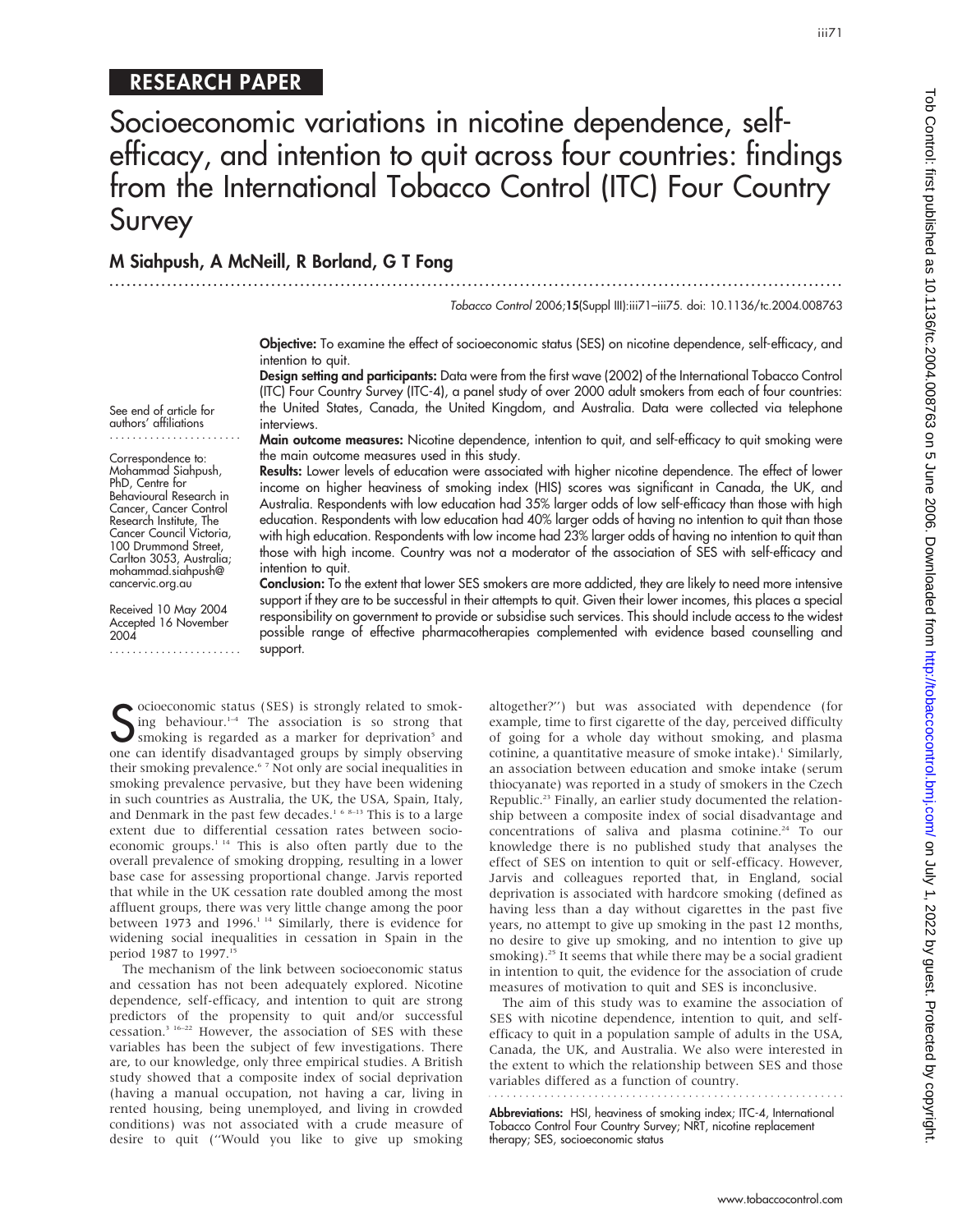#### METHODS

We used data from the International Tobacco Control Four Country Survey (ITC-4), which is a panel study of adult smokers  $\geq 18$  years old) who report having smoked at least 100 cigarettes in their lifetime and who have smoked at least once in the past 30 days in each of four countries: Canada, the United States, the United Kingdom, and Australia. Respondents are participating every year in the two part telephone survey (10 minute recruitment survey, followed by a 40 minute main survey usually conducted one week after the recruitment survey). The ITC-4 cohort was constructed from probability sampling methods with telephone numbers selected at random from the population of each country within strata defined by geographic region and community size. The next birthday method was used to select the respondent in households with multiple smokers. Cooperation rates (the ratio of the number of interviews to the sum of the number of interviews and refusals) were high for a survey of this kind: USA 77.0%, Canada 78.5%, UK 78.7%, Australia 78.8%. A full description of the ITC methodology, sample profile, and survey rates, including comparisons with national benchmarks, is available at http:// www.itcproject.org. The data reported in this article are from the Wave 1 survey, which was conducted from October to December 2002. The present analysis is limited to daily smokers, whose characteristics are shown in table 1.

Nicotine dependence was measured using the heaviness of smoking index (HSI), a short form of the Fagerstrom tolerance questionnaire.<sup>26–28</sup> HSI scores range from 0–6 and are calculated by summing the points for time to first cigarette after waking and number of cigarettes smoked per day. Time to first cigarette is scored:  $<$  5 mins = 3 points;  $6-30$  mins = 2 points;  $31-60$  mins = 1 point; and  $> 60$  mins = 0. Respondents were asked: "On average, how many cigarettes do you smoke each day, including both factory-made and roll-your own cigarettes?'' Cigarettes per day is scored:  $1-10 = 0$  points;  $11-20 = 1$  point;  $21 30 = 2$  points; and  $> 31 = 3$  points. Higher HSI scores indicate more dependence on nicotine. Self-efficacy was measured with the question: ''If you decided to give up smoking completely in the next 6 months, how sure are you that you would succeed? Not at all sure, slightly sure, moderately sure, very sure or extremely sure''. Respondents who said ''not at all sure'' were distinguished from others. Intention to quit was measured with the question: ''Are you planning to quit smoking: within the next month? Within the next 6 months? Sometime in the future, beyond

6 months? Or not planning to quit.'' Those who were not planning to quit were distinguished from others.

Two indicators of SES were available: education and household income. We categorised annual income into "under \$30 000", "\$30 000-\$59 999", and "\$60 000 and over'' for the US, Canadian, and Australian samples. For the UK sample, we used the following categories: ''£15 000 or under ", "£15 001-£30 000", and "£30 001 and over". These categorisation schemes resulted in a similar distribution across countries and approximated tertile divisions. Education consisted of three categories: less than high school diploma; high school diploma; and some university or a university degree. We did not combine education and income into a single SES index because they represent different dimensions of SES.<sup>29</sup> Such indices have not been validated and are difficult to interpret.<sup>30</sup>

We used Stata 7 for all statistical analyses.<sup>31</sup> Ordinary least squares estimation was used for the analysis of nicotine dependence, and logistic regression for the analyses related to intention to quit and self-efficacy. In the self-efficacy analysis we controlled for nicotine dependence. In the intention to quit analysis, we controlled for nicotine dependence and selfefficacy to quit.

### RESULTS

Sample characteristics by country are shown in table 1. The USA and Australia had the highest crude HSI level, followed by Canada, and the UK. The UK had the highest proportion of people with low self-efficacy in quitting and no intention to quit. These proportions were similar for the USA and Australia, and the lowest in Canada.

Table 2 shows the results of OLS regression of HSI on covariates. Because of the significant interaction of country with age, education, and income, a separate equation was estimated for each country. Being male and older was associated with higher levels of HSI. Education had a significant impact on HSI in all equations, such that lower levels of education were associated with higher HSI scores. The effect of lower income on higher HSI scores was significant in Canada, the UK, and Australia, but not in the USA. We note that while there is a significant difference between the adjusted mean of HSI between low and high income in the USA, the variable income (as represented by the set of three dummy variables) did not significantly add to the model  $(p = 0.10)$ . We also note that while the coefficient of ''no information'' in the UK was significant, there was no significant difference ( $p = 0.447$ ) between HSI

| <b>Variables</b>                 | <b>USA</b><br>$n = 1934$ | Canada<br>$n = 2000$ | <b>UK</b><br>$n = 2205$ | Australia<br>$n = 2066$ |
|----------------------------------|--------------------------|----------------------|-------------------------|-------------------------|
|                                  |                          |                      |                         |                         |
| $%$ female                       | 46.5                     | 45.9                 | 49.3                    | 44.8                    |
| Age                              |                          |                      |                         |                         |
| $18 - 24$                        | 14.9                     | 13.8                 | 13.9                    | 16.8                    |
| $25 - 39$                        | 30.4                     | 32.6                 | 32.6                    | 34.9                    |
| $40 - 54$                        | 36.8                     | 35.6                 | 28.9                    | 32.8                    |
| $55+$                            | 17.9                     | 18.0                 | 24.6                    | 15.4                    |
| Education                        |                          |                      |                         |                         |
| Low                              | 12.6                     | 17.2                 | 39.8                    | 43.9                    |
| Medium                           | 33.5                     | 31.8                 | 25.1                    | 25.3                    |
| High                             | 53.8                     | 50.9                 | 35.2                    | 30.7                    |
| Income                           |                          |                      |                         |                         |
| Low                              | 35.7                     | 27.6                 | 28.4                    | 26.3                    |
| Medium                           | 35.2                     | 36.7                 | 34.3                    | 34.7                    |
| High                             | 21.3                     | 27.0                 | 27.5                    | 33.1                    |
| No information                   | 7.7                      | 8.7                  | 9.8                     | 5.9                     |
| Mean HIS                         | 3.0                      | 2.9                  | 2.7                     | 3.0                     |
| % with low self-efficacy to quit | 27.5                     | 19.3                 | 39.4                    | 28.8                    |
| % with no intention to quit      | 25.6                     | 18.5                 | 35.3                    | 25.0                    |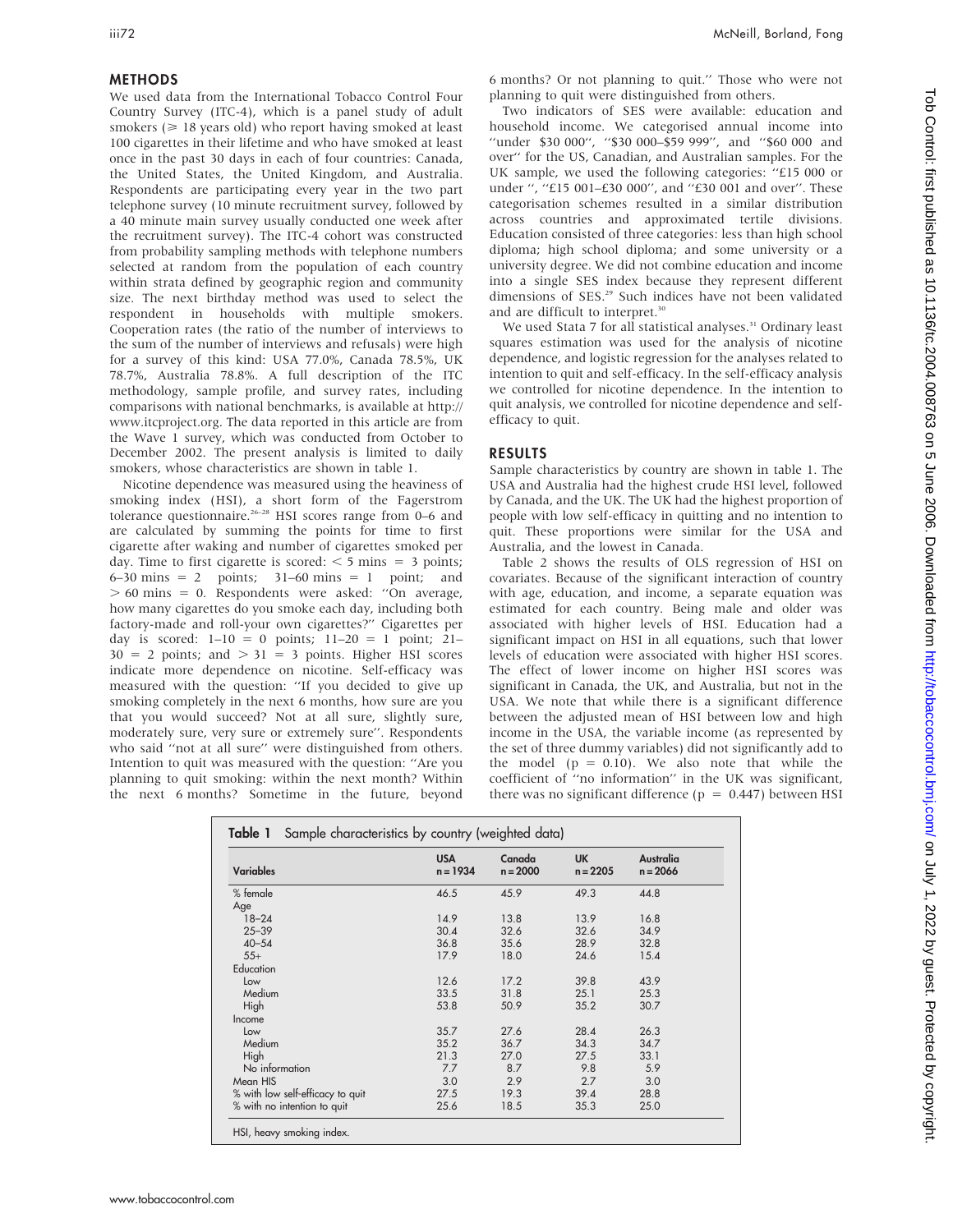| <b>Covariates</b>           | <b>USA</b>       | Canada           | <b>UK</b>          | Australia        |
|-----------------------------|------------------|------------------|--------------------|------------------|
| Female                      | $-0.39$ (0.07)** | $-0.30(0.06)$ ** | $-0.38(0.06)$ **   | $-0.30$ (0.07)** |
| Age (years)                 |                  |                  |                    |                  |
| $18 - 24$                   | 0                | 0                |                    |                  |
| $25 - 39$                   | $0.43(0.11)$ **  | $0.46$ (0.10)**  | $0.50(0.12)$ **    | $0.52$ (0.10)**  |
| $40 - 54$                   | $0.86(0.11)$ **  | $1.00(0.10)$ **  | $0.78$ $(0.12)$ ** | $0.91(0.10)$ **  |
| $55+$                       | $0.87(0.12)$ **  | $0.62$ (0.11)**  | $0.70(0.12)$ **    | $1.09(0.12)$ **  |
| No. of smokers in household | $0.29$ (0.05)**  | $0.10(0.05)^*$   | $0.19(0.05)$ **    | $0.18(0.05)$ **  |
| Education                   |                  |                  |                    |                  |
| Low                         | $0.46(0.11)$ **  | $0.64$ (0.09)**  | $0.39(0.07)$ **    | $0.52$ (0.08)**  |
| Medium                      | $0.16(0.08)*$    | $0.44$ (0.07)**  | $0.29$ (0.08)**    | 0.15(0.09)       |
| High                        | O                | O                | O                  | O                |
| Income                      |                  |                  |                    |                  |
| Low                         | $0.22$ (0.10)*   | $0.44$ (0.09)**  | $0.25(0.08)$ **    | $0.46$ (0.09)**  |
| Medium                      | 0.07(0.10)       | $0.21$ (0.08)*   | $0.23$ (0.08)**    | 0.09(0.08)       |
| High                        |                  |                  |                    |                  |
| No information              | 0.03(0.15)       | 0.10(0.13)       | $0.26$ (0.12)*     | 0.16(0.15)       |

scores of respondents who provided and those who did not provide information on their income, after controlling for other covariates.

We substituted HSI with time to first cigarette after waking and found that none of our conclusions were altered as the result. We found a similar pattern and strength of relationship between these variables and SES.

Table 3 shows the results of logistic regressions for predicting the probability of low self-efficacy to quit and no intention to quit. There were no significant interactions and only one equation was estimated for each outcome. Being female was associated with higher odds of low self-efficacy and lower odds of having no intention to quit. Being older was associated with higher odds of low self-efficacy and having no intention to quit. Lower education had a significant association with having low self-efficacy and no intention to quit. Low income was associated with having no intention to quit. We note that while the coefficient of ''no information'' in the intention to quit analysis was significant, there was no significant difference  $(p = 0.06)$  in the

Table 3 Adjusted odds ratios and 95% confidence intervals from logistic regression of the probability of having low self-efficacy and having no intention to quit on socioeconomic status indicators and other covariates

| <b>Covariates</b> | Low self-efficacy        | No intention to quit          |
|-------------------|--------------------------|-------------------------------|
| Female            | $1.27$ (1.15 to 1.41)    | 0.86 (0.77 to 0.96)           |
| Age               |                          |                               |
| $18 - 24$         |                          |                               |
| $25 - 39$         | $1.38$ (1.15 to 1.66)    | 1.13 (0.93 to 1.38)           |
| $40 - 54$         | $1.74$ (1.45 to 2.08)    | 1.84 (1.52 to 2.22)           |
| $.55+$            | $1.95$ (1.61 to 2.37)    | 3.19 (2.62 to 3.89)           |
| <b>HIS</b>        | 1.33 (1.28 to 1.38)      | $1.18(1.13 \text{ to } 1.22)$ |
| Low self-efficacy |                          | 1.01 (1.00 to 1.02)           |
| Country           |                          |                               |
| <b>USA</b>        |                          |                               |
| Canada            | $0.64$ (0.55 to 0.74)    | $0.65$ (0.56 to 0.77)         |
| <b>UK</b>         | $1.70$ (1.47 to 1.96)    | 1.51 (1.30 to 1.75)           |
| Australia         | $0.96$ (0.83 to 1.12)    | $0.94$ (0.80 to 1.10)         |
| Education         |                          |                               |
| low               | $1.35$ (1.19 to 1.53)    | 1.40 (1.23 to 1.60)           |
| Medium            | $1.02$ (0.90 to $1.16$ ) | 1.20 (1.06 to 1.37)           |
| High              |                          |                               |
| Income            |                          |                               |
| Low               | 1.03 (0.90 to 1.19)      | 1.23 (1.06 to 1.42)           |
| Medium            | $0.95$ (0.83 to 1.08)    | 1.07 (0.93 to 1.23)           |
| High              |                          |                               |
| No information    | $0.96$ (0.78 to 1.19)    | 1.34 (1.08 to 1.66)           |

probability of intention to quit between respondents who provided and those who did not provide information on their income, after controlling for other covariates.

We tested for linear trend of age, education, and income by including them as continuous variables in all regression models. This did not change any of our conclusions about the relationship between these variables and the outcomes.

#### **DISCUSSION**

This study is among the first to demonstrate the strong relationship between SES and behavioural and psychological predictors of cessation across different countries. Our findings revealed that lower SES was associated with higher levels of nicotine dependence, having low self-efficacy to quit, and having no intention to quit, in the USA, Canada, UK, and Australia. While country moderated the effect of SES on nicotine dependence, the conclusion that lower SES groups are more addicted to nicotine holds in all four countries. The effect of SES on self-efficacy was independent of nicotine dependence. The effect of SES on intention to quit was independent of nicotine dependence and self-efficacy to quit. We note the universality of our findings across the four study countries and hypothesise that similar social variations exist in other high income countries.

Higher levels of dependence among lower SES groups may be due to the association of social disadvantage with financial and psychological stress on the one hand,<sup>6</sup><sup>32</sup> and the fact that most smokers attribute their smoking to its alleged anxiolytic properties on the other.<sup>33</sup> In this account, lower SES smokers experience more stress in their daily lives, smoke heavier as a result, and are thus more dependent on nicotine. The association of SES with low self-efficacy and having no intention to quit may be due to social factors. Sorenson and colleagues reported that blue collar workers, compared to other workers, experience less social pressure to quit and less social support for quitting, which in turn are associated with low self-efficacy and having no intention to quit smoking.<sup>34</sup>

The findings suggest that nicotine dependency, intention to quit, and self-efficacy can explain part of the reason cessation rates are lower among lower SES groups. However, the extent to which these variables mediate the impact of SES on cessation should be empirically assessed in future research. We particularly note the complexity of the relationship between SES, intention to quit and cessation. Supplementary analyses of our data suggest that while education was related to the number of previous quit attempts, neither education nor income were related to having made a recent quit attempt (in the past six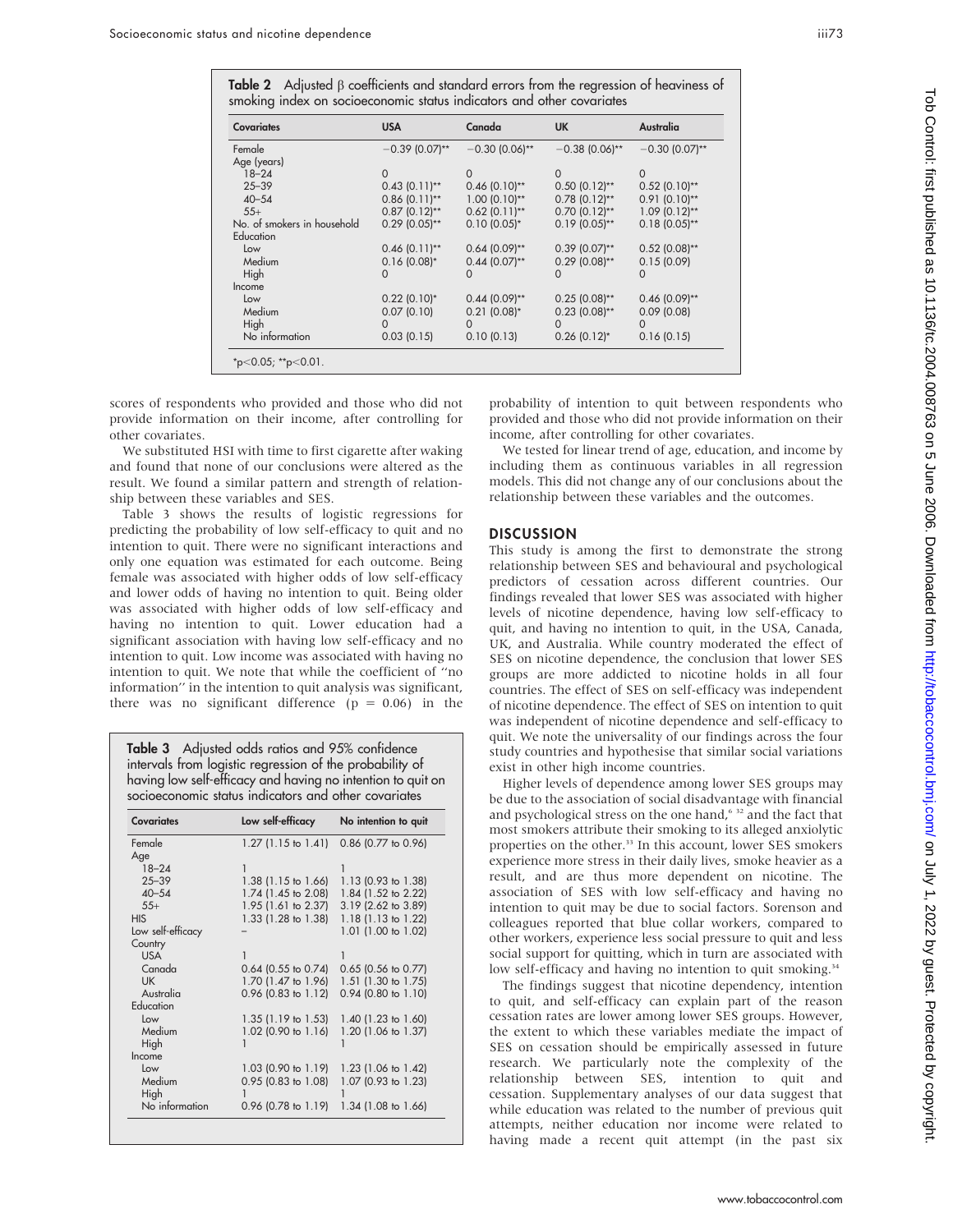months and one year). This indicates that the effect of intention to quit on cessation might vary by SES, and that the SES differences in intention might not translate into differences in the probability of making quit attempts (at least unsuccessful ones). Although it is not possible to address these issues adequately with cross sectional data, it will be possible to do so with longitudinal data from the ITC-4.

Social variations in dependency, intention to quit, and selfefficacy indicate that population level interventions may be less effective for lower strata, and thus targeted interventions may be essential to reduce the disparity of cessation rates across socioeconomic groups. Targeting will need to focus on the intensity of cessation services offered, but should also be considered in design of motivational campaigns. In particular it may be important to ensure that smokers exposed to motivational advertising in mass media be reminded that there are effective cessation aids available, and be encouraged to use them. However, unless there are adequate resources available, either free or at prices the poor can afford, low SES smokers (in particular) will be being urged to engage in behaviour change without the necessary resources to do so. The resources provided should include both pharmaceutical aids and effective counselling and advice programmes. Similarly, variations in dependency indicate that lower SES groups may require more intensive support for quitting. In particular they would benefit from a wider use of proven pharmacotherapies such as nicotine replacement therapies (NRT) and bupropion, which are shown to significantly increase the success of quit attempts.<sup>35</sup> <sup>36</sup> NRT is most helpful for nicotine dependent smokers, who smoke 15 or more cigarettes per day.37 We suggest that it would be beneficial for physicians to recommend NRT to their lower SES patients with high nicotine dependence.

Given that pharmacological aids are usually costly and that compliance and outcomes appear to be better when the smoker does not have to pay for NRT,<sup>38</sup> we recommend that governments subsidise the cost of pharmacotherapies for people with insufficient means. This recommendation is further supported by supplementary analyses of our data, which revealed that respondents with lower levels of education and income were significantly more likely to agree that ''stop-smoking medications are too expensive'' (in all four countries), and ''stop-smoking medications are too hard to get'' (in all countries except Australia). Furthermore, among smokers who intended to quit, those with lower education and income were more likely to report that ''free or lower-cost stop-smoking medication'' had led them to think about quitting, in all four countries. It is noteworthy that these findings reflect the broader social inequities in access to and availability of health promoting services and health care.<sup>39</sup>

Finally, in light of the research that adding behavioural counselling to NRT increases cessation rates,<sup>35 36</sup> we recommend facilitating and providing behavioural support for lower SES smokers who attempt to quit. In order to rectify the current inequities in quitting (and associated inequities in smoking related morbidity and mortality), it will be necessary to provide lower SES smokers with the kinds of treatment options that are known to be effective and to actively encourage such options.

#### ACKNOWLEDGEMENTS

We wish to thank Karen Burns for her research assistance. We are indebted to Melanie Wakefield for her insightful comments. The ITC Project is supported by grants R01 CA 100362 and P50 CA111236 (Roswell Park Transdisciplinary Tobacco Use Research Center) from the National Cancer Institute of the United States, Robert Wood Johnson Foundation (045734), Canadian Institutes of Health Research (57897), National Health and Medical Research Council of Australia (265903), Cancer Research UK (C312/A3726), Canadian

## What this paper adds

Socioeconomic status (SES) is strongly related to smoking behaviour. Nicotine dependence, self-efficacy to quit, and intention to quit are strong predictors of the propensity to quit and/or successful cessation. However, the association of SES with these variables has been the subject of few investigations.

Our findings revealed that lower SES was associated with higher levels of nicotine dependence, having low self-efficacy to quit, and having no intention to quit, in the USA, Canada, UK, and Australia. To the extent that lower SES smokers are more addicted, they are likely to need more intensive support if they are to be successful in their attempts to quit. Given their lower incomes, this places a special responsibility on government to provide or subsidise such services.

Tobacco Control Research Initiative (014578); Centre for Behavioural Research and Program Evaluation, National Cancer Institute of Canada/Canadian Cancer Society. Role of the funding sources: The funding sources had no role in the study design, in the collection, analysis, and interpretation of data, in the writing of the report, and in the decision to submit the paper for publication.

# .....................

# Authors' affiliations

M Siahpush, R Borland, Cancer Control Research Institute, The Cancer Council Victoria, Australia

A McNeill, Division of Psychology, St George's Hospital Medical School, London, UK

G T Fong, Department of Psychology, University of Waterloo, Waterloo, Ontario, Canada

Competing interest statement: There were no competing interests.

Ethics approval: The study protocol was cleared for ethics by the Institutional Review Boards or Research Ethics Boards in each of the countries: the University of Waterloo (Canada), Roswell Park Cancer Institute (USA), the University of Illinois-Chicago (USA), the University of Strathclyde (UK), and The Cancer Council Victoria (Australia).

### REFERENCES

- 1 Jarvis MJ, Wardle J. Social patterning of individual health behaviours: the case of cigarette smoking. In: Marmot M, Wilkinson RG, eds. *Social*<br>*determinants of health.* Oxford: Oxford University Press, 1999.
- 2 Siahpush M. Socioeconomic status and tobacco expenditure among Australian households; results from the 1998–99 Household Expenditure
- Survey. *J Epidemiol Community Health* 2003;**57**:798–801.<br>3 **Hymowitz N**, Cummings KM, Hyland A, *et al.* Predictors of smoking cessation in a cohort of adult smokers followed for five years. Tobacco Control 1997;6:s57–62.
- 4 Shohaimi S, Luben R, Wareham N, et al. Residential area deprivation predicts smoking habit independently of individual educational level and occupational social class. A cross sectional study in the Norfolk cohort of the European investigation into cancer (EPIC-Norfolk). J Epidemiol Community Health 2003;57:270–276.
- 5 Jarvis MJ. A profile of tobacco smoking. Addiction 1994;89:1371–6.
- 6 Marsh A, McKay S. Poor smokers. London: Policy Studies Institute, 1994.
- Graham H. When life's a drag: women, smoking and disadvantage. London: Department of Health, 1993.
- 8 Fernandez E, Schiaffino, Garcia M, et al. Widening social inequalities in smoking cessation. J Epidemiol Community Health 2001;55:729–30.
- 9 Osler M, Prescott E, Gottschau A, et al. Trends in smoking prevalence in Danish adults, 1964–1994. The influence of gender, age, and education. cand J Soc Med 1998;26:293-8.
- 10 Osler M, Gerdes LU, Davidsen M, et al. Socioeconomic status and trends in risk factors for cardiovascular diseases in the Danish MONICA population, 1982–1992. J Epidemiol Community Health 2000;54:108–13.
- 11 White V, Hill D, Siahpush M, et al. How has the prevalence of cigarette smoking changed among Australian adults? Trends in smoking prevalence<br>between 1980 and 2001. *Tob Control* 2003;**12**(suppl II):iió7–74.
- 12 Nelson DE, Emont SL, Brackbill RM, et al. Cigarette smoking prevalence by occupation in the United States. J Occup Med 1994;36:516–25.
- 13 **Faggiano F**, Versino E, Lemma P. Decennial trends of social differentials in smoking habits in Italy. Cancer Causes and Control 2001;12:665–71.
- 14 Jarvis MJ. Patterns and predictors of smoking cessation in the general population. In: Bolliger CT, Fagerstrom KO, eds. The tobacco epidemic. Basel: Karger, 1997:151–64.